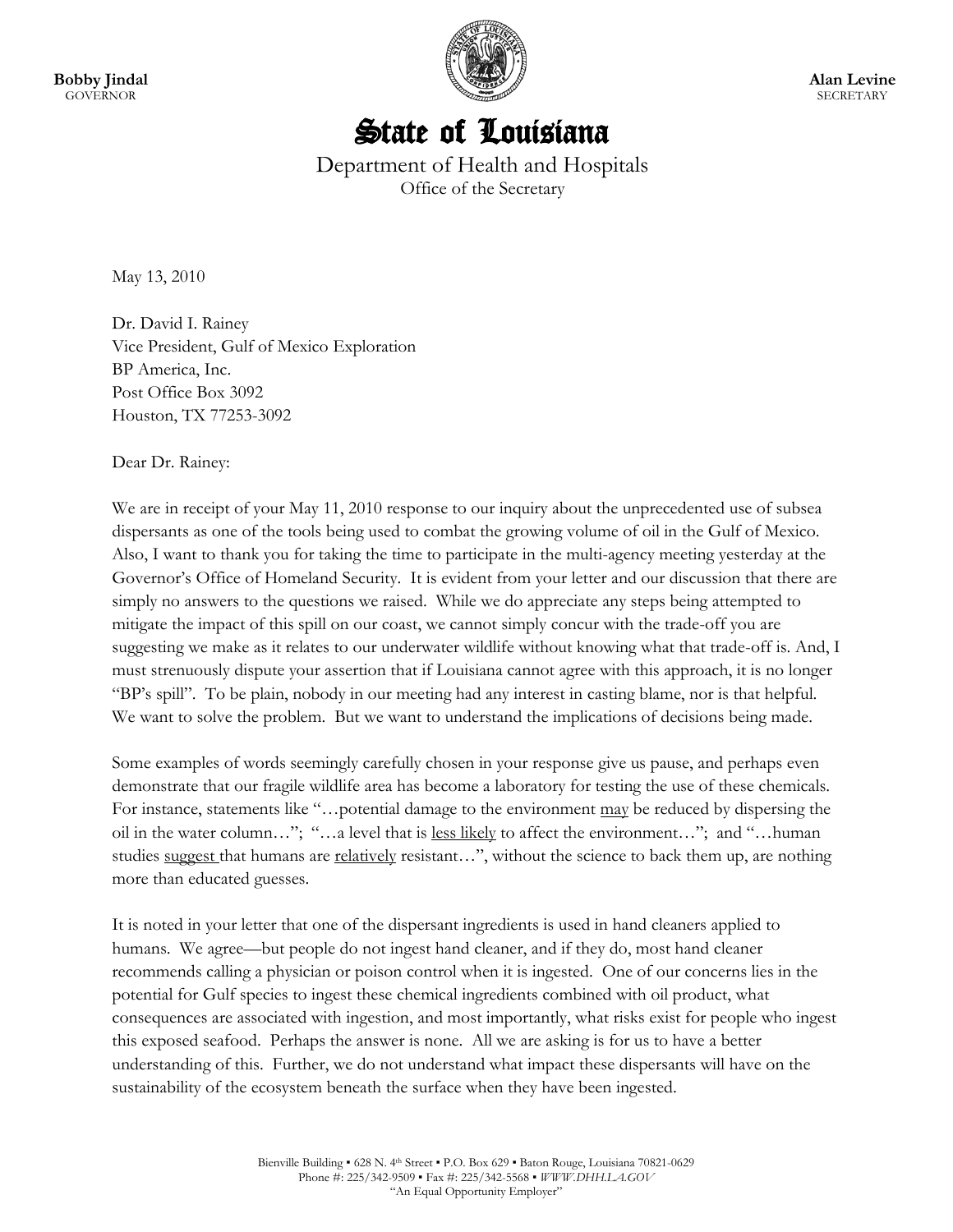Your letter also suggests the half-life of dispersants is "days or weeks". While we understand you have science to support this claim for surface use, we are clearly without data to support this assumption for use deep beneath the surface, where temperature, pressure and the physics are entirely different. If you maintain that the half-life is days or weeks at those depths, there should be evidence to support it.

We want to again be clear that we are asking for this information specifically so we can ensure the public our seafood product is safe, and to ensure the continued viability of our ecosystem – which our state's economy relies upon.

As we discussed in our meeting, what testing has been done has not addressed the issues we have raised, and further, the samples are collected from and tested on water from no deeper than 550 meters below the surface. That's roughly one-third of the way to the sea floor, where the dispersants are being applied at much greater depths. This potential lack of depth in testing has been acknowledged. For instance, on page 4 of the document titled "Summary of EPA's Dispersant Monitoring and Assessment Directive," which can be accessed at [http://www.epa.gov/bpspill/dispersant-plume-monitoring-for-may11.pdf,](http://www.epa.gov/bpspill/dispersant-plume-monitoring-for-may11.pdf) the EPA correctly stipulates that "sampling in the deep sea may pose challenges due to equipment limitations and malfunctions." We are very interested in understanding the barriers BP faces in getting accurate water samples at various depths where dispersant has been used. If BP can only collect water samples in a fraction of the area, how does the company truly understand the properties of the dispersant at those depths? Given that this underwater ecosystem is perhaps the richest in the world, we strongly urge you to consider why we have grave reservations about the trade-offs you ask us to make in your letter.

With regard to the "trade-offs" we reference, the statement below in your letter says:

*As noted above, one of the primary reasons to use dispersants is to reduce the potential acute effects of the oil on wildlife. Consequently, for wildlife, any potential risks from the dispersant chemicals should be considered in the context of reduced risk from contact with the oil.*

When being asked to make trade-offs, we normally understand what we are trading. In this case, the state is being asked to trade one type of ecological damage for another that effectively resides behind "door number  $2"$  – in effect, taking a gamble. Again, your assertion may be correct, but without data, we cannot affirm it.

We have no doubt you take personally the issues that are playing out, and we certainly respect the difficulty of the circumstances we all find ourselves in. But the decisions we make now will have implications far beyond our respective tenures, and we must ensure we have done everything we can to consider all the issues.

We must have science to support our claims that our seafood is safe, and we expect nothing less than for BP to make a commitment to ensure this happens. The Louisiana Departments of Health and Hospitals, Environmental Quality, Agriculture, Economic Development, Wildlife and Fisheries and our partners